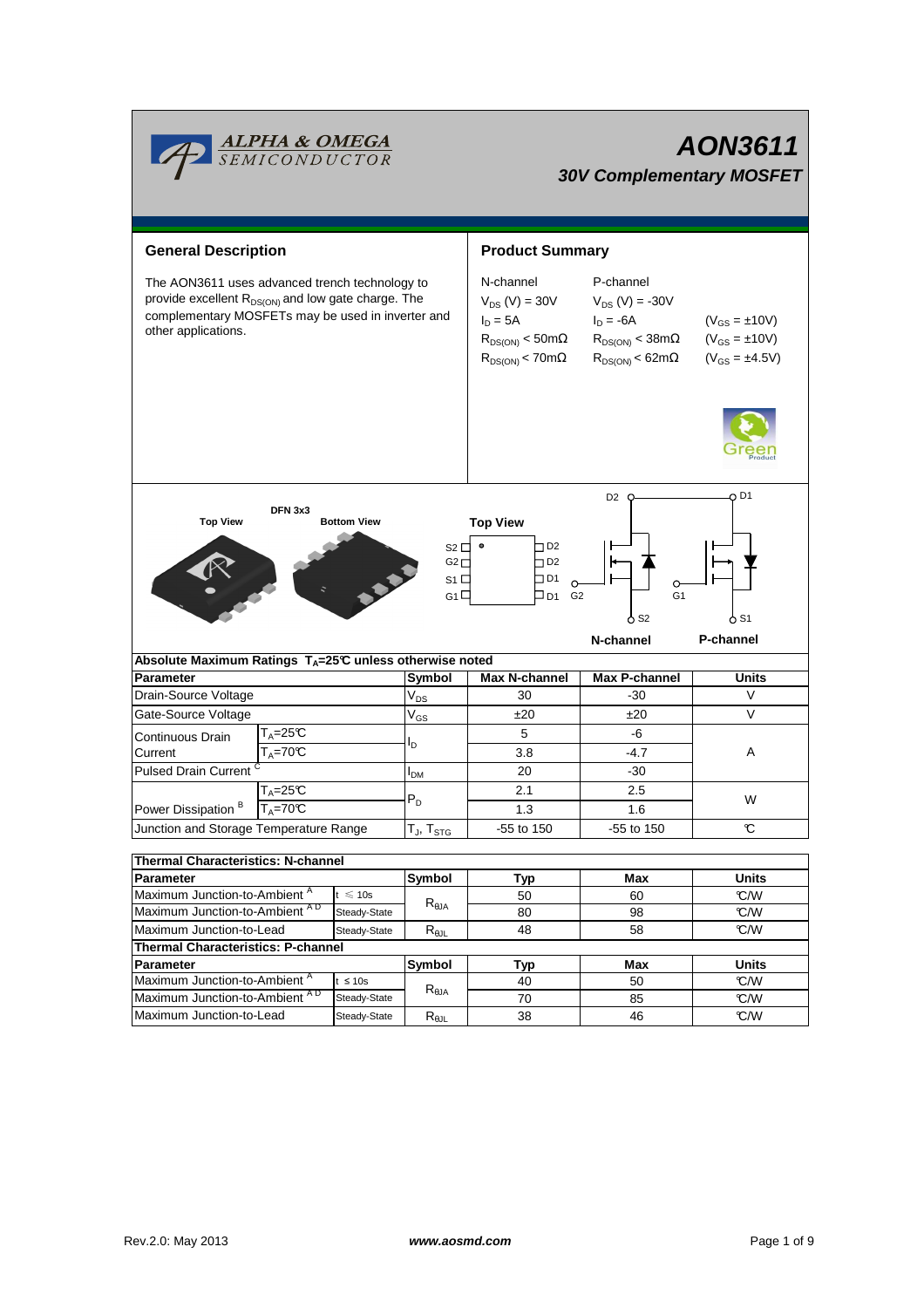

#### **N-channel Electrical Characteristics (TJ=25°C unless otherwise noted)**

| <b>Symbol</b>                        | <b>Parameter</b>                      | <b>Conditions</b>                                          | Min | <b>Typ</b> | <b>Max</b>   | <b>Units</b> |  |  |
|--------------------------------------|---------------------------------------|------------------------------------------------------------|-----|------------|--------------|--------------|--|--|
| <b>STATIC PARAMETERS</b>             |                                       |                                                            |     |            |              |              |  |  |
| <b>BV<sub>DSS</sub></b>              | Drain-Source Breakdown Voltage        | $I_D = 250 \mu A$ , $V_{GS} = 0V$                          | 30  |            |              | $\vee$       |  |  |
| $I_{DSS}$                            | Zero Gate Voltage Drain Current       | $V_{DS}$ =30V, $V_{GS}$ =0V                                |     |            | $\mathbf{1}$ | μA           |  |  |
|                                      |                                       | $T_J = 55C$                                                |     |            | 5            |              |  |  |
| $I_{GS}$                             | Gate-Body leakage current             | $V_{DS} = 0V$ , $V_{GS} = \pm 20V$                         |     |            | ±100         | nA           |  |  |
| $V_{GS(th)}$                         | Gate Threshold Voltage                | $V_{DS} = V_{GS}$ , $I_D = 250 \mu A$                      | 1.5 | 2          | 2.5          | $\vee$       |  |  |
| $I_{D(ON)}$                          | On state drain current                | $V_{GS}$ =10V, $V_{DS}$ =5V                                | 20  |            |              | A            |  |  |
| $R_{DS(ON)}$                         | Static Drain-Source On-Resistance     | $V_{GS}$ =10V, $I_{D}$ =5A                                 |     | 40         | 50           | $m\Omega$    |  |  |
|                                      |                                       | $T_i = 125C$                                               |     | 64         | 80           |              |  |  |
|                                      |                                       | $V_{GS}$ =4.5V, $I_{D}$ =3A                                |     | 53         | 70           | $m\Omega$    |  |  |
| <b>g</b> <sub>FS</sub>               | Forward Transconductance              | $V_{DS} = 5V$ , $I_D = 5A$                                 |     | 11         |              | S            |  |  |
| $V_{SD}$                             | Diode Forward Voltage                 | $IS=1A, VGS=0V$                                            |     | 0.79       | 1            | V            |  |  |
| $I_{\rm S}$                          | Maximum Body-Diode Continuous Current |                                                            |     |            | 1.5          | A            |  |  |
|                                      | <b>DYNAMIC PARAMETERS</b>             |                                                            |     |            |              |              |  |  |
| $C_{\text{iss}}$                     | Input Capacitance                     |                                                            |     | 170        |              | pF           |  |  |
| $C_{\rm oss}$                        | <b>Output Capacitance</b>             | $V_{GS}$ =0V, $V_{DS}$ =15V, f=1MHz                        |     | 35         |              | pF           |  |  |
| $C_{\rm rss}$                        | Reverse Transfer Capacitance          |                                                            |     | 23         |              | pF           |  |  |
| R <sub>g</sub>                       | Gate resistance                       | $V_{GS}$ =0V, $V_{DS}$ =0V, f=1MHz                         | 1.5 | 2.0        | 3.0          | Ω            |  |  |
|                                      | <b>SWITCHING PARAMETERS</b>           |                                                            |     |            |              |              |  |  |
| Q <sub>q</sub> (10V)                 | <b>Total Gate Charge</b>              |                                                            |     | 4.05       | 10           | nC           |  |  |
| $Q_q(4.5V)$                          | <b>Total Gate Charge</b>              |                                                            |     | 2          | 6            | nC           |  |  |
| $\mathsf{Q}_{\underline{\text{gs}}}$ | Gate Source Charge                    | $V_{GS}$ =10V, $V_{DS}$ =15V, $I_D$ =5A                    |     | 0.55       |              | nC           |  |  |
| $Q_{gd}$                             | Gate Drain Charge                     |                                                            |     | 1          |              | nC           |  |  |
| $t_{D(0n)}$                          | Turn-On DelayTime                     |                                                            |     | 4.5        |              | ns           |  |  |
| $t_r$                                | Turn-On Rise Time                     | $V_{GS}$ =10V, $V_{DS}$ =15V, R <sub>L</sub> =3 $\Omega$ , |     | 1.5        |              | ns           |  |  |
| $t_{D(\text{off})}$                  | Turn-Off DelayTime                    | $R_{\text{GEN}} = 3\Omega$                                 |     | 18.5       |              | ns           |  |  |
| $\mathbf{t}_\text{f}$                | <b>Turn-Off Fall Time</b>             |                                                            |     | 15.5       |              | ns           |  |  |
| $t_{rr}$                             | Body Diode Reverse Recovery Time      | $I_F = 5A$ , dl/dt=100A/ $\mu$ s                           |     | 7.5        |              | ns           |  |  |
| $Q_{rr}$                             | Body Diode Reverse Recovery Charge    | $I_F = 5A$ , dl/dt=100A/ $\mu$ s                           |     | 2.5        |              | nC           |  |  |

A. The value of R<sub>qJA</sub> is measured with the device mounted on 1in<sup>2</sup> FR-4 board with 2oz. Copper, in a still air environment with T<sub>A</sub> =25°C. The

value in any given application depends on the user's specific board design.<br>B. The power dissipation P<sub>D</sub> is based on T<sub>J(MAX)</sub>=150°C, using ≤ 10s junction-to-ambient thermal resistance.

C. Repetitive rating, pulse width limited by junction temperature  $T_{J(MAX)}$ =150°C. Ratings are based on low frequency and duty cycles to keep initialT $_{1}$ =25°C.

D. The  $R_{qJA}$  is the sum of the thermal impedance from junction to lead  $R_{qJL}$  and lead to ambient.

E. The static characteristics in Figures 1 to 6 are obtained using <300ms pulses, duty cycle 0.5% max.<br>F. These curves are based on the junction-to-ambient thermal impedance which is measured with the device mounted on 1in

2oz. Copper, assuming a maximum junction temperature of  $T_{J(MAX)}$ =150°C. The SOA curve provides a single pulse rating.

G. The maximum current rating is package limited.

COMPONENTS IN LIFE SUPPORT DEVICES OR SYSTEMS ARE NOT AUTHORIZED. AOS DOES NOT ASSUME ANY LIABILITY ARISING OUT OF SUCH APPLICATIONS OR USES OF ITS PRODUCTS. AOS RESERVES THE RIGHT TO IMPROVE PRODUCT DESIGN, FUNCTIONS AND RELIABILITY WITHOUT NOTICE.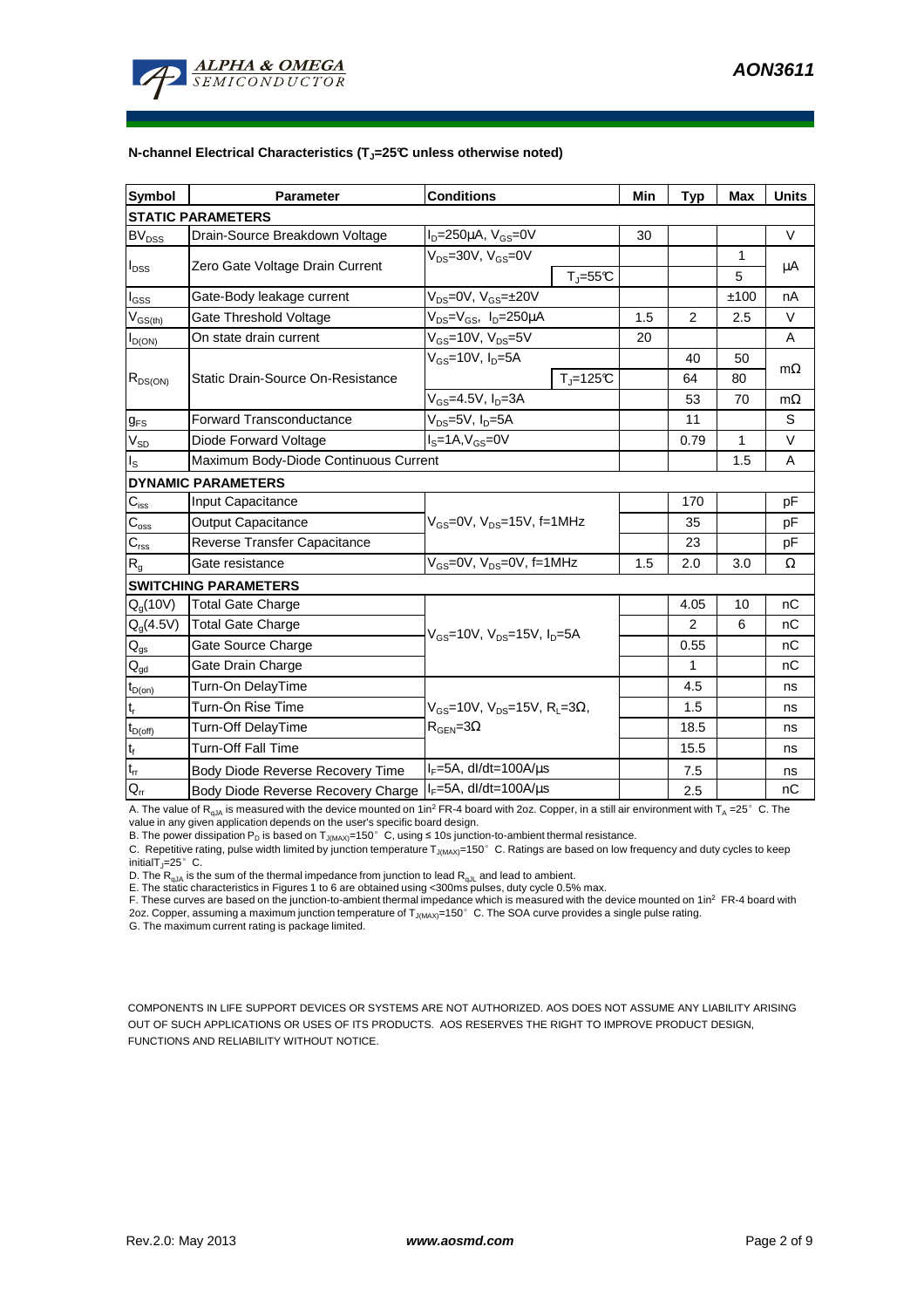#### **N-channel TYPICAL ELECTRICAL AND THERMAL CHARACTERISTICS**

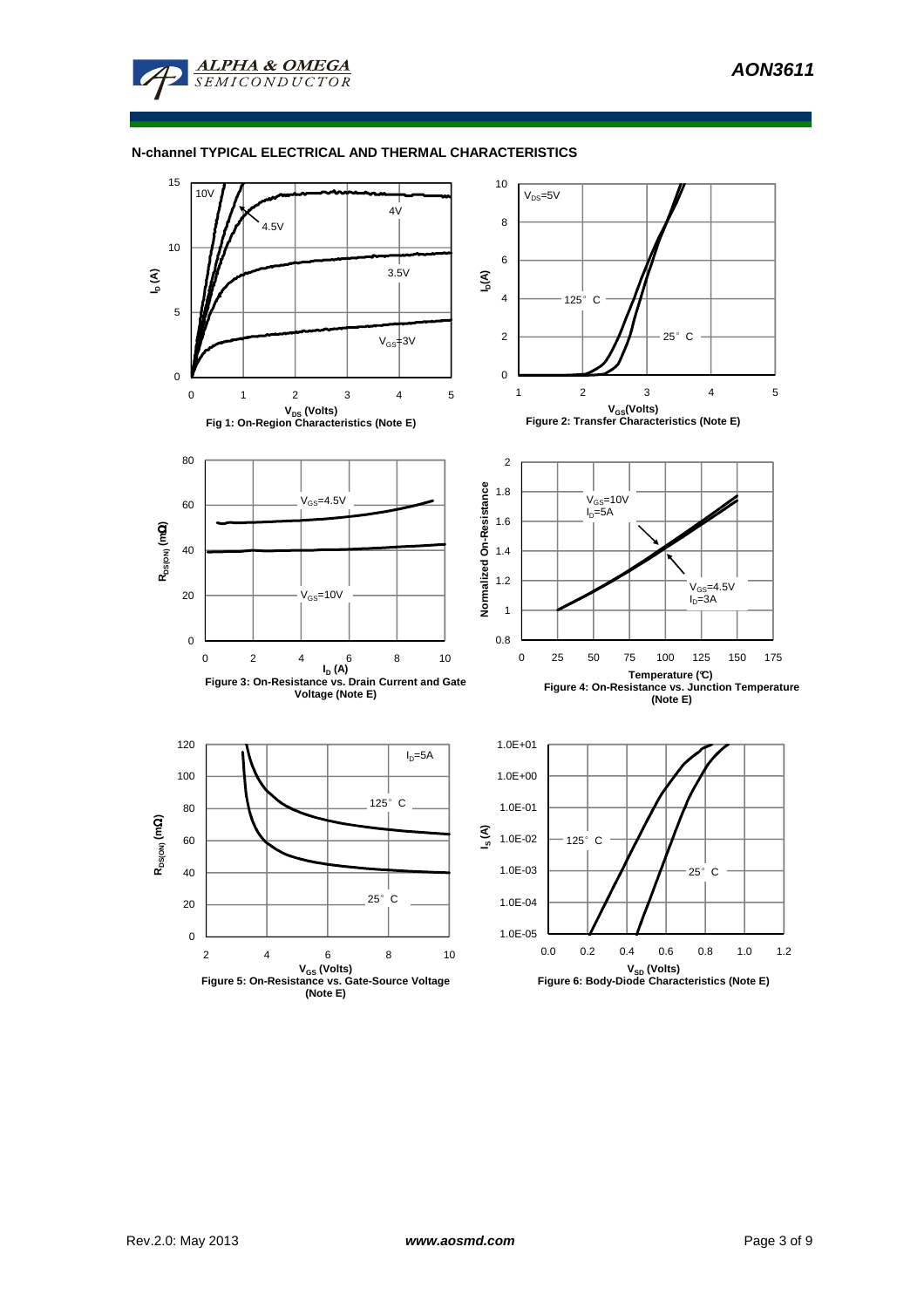#### **N-channel TYPICAL ELECTRICAL AND THERMAL CHARACTERISTICS**



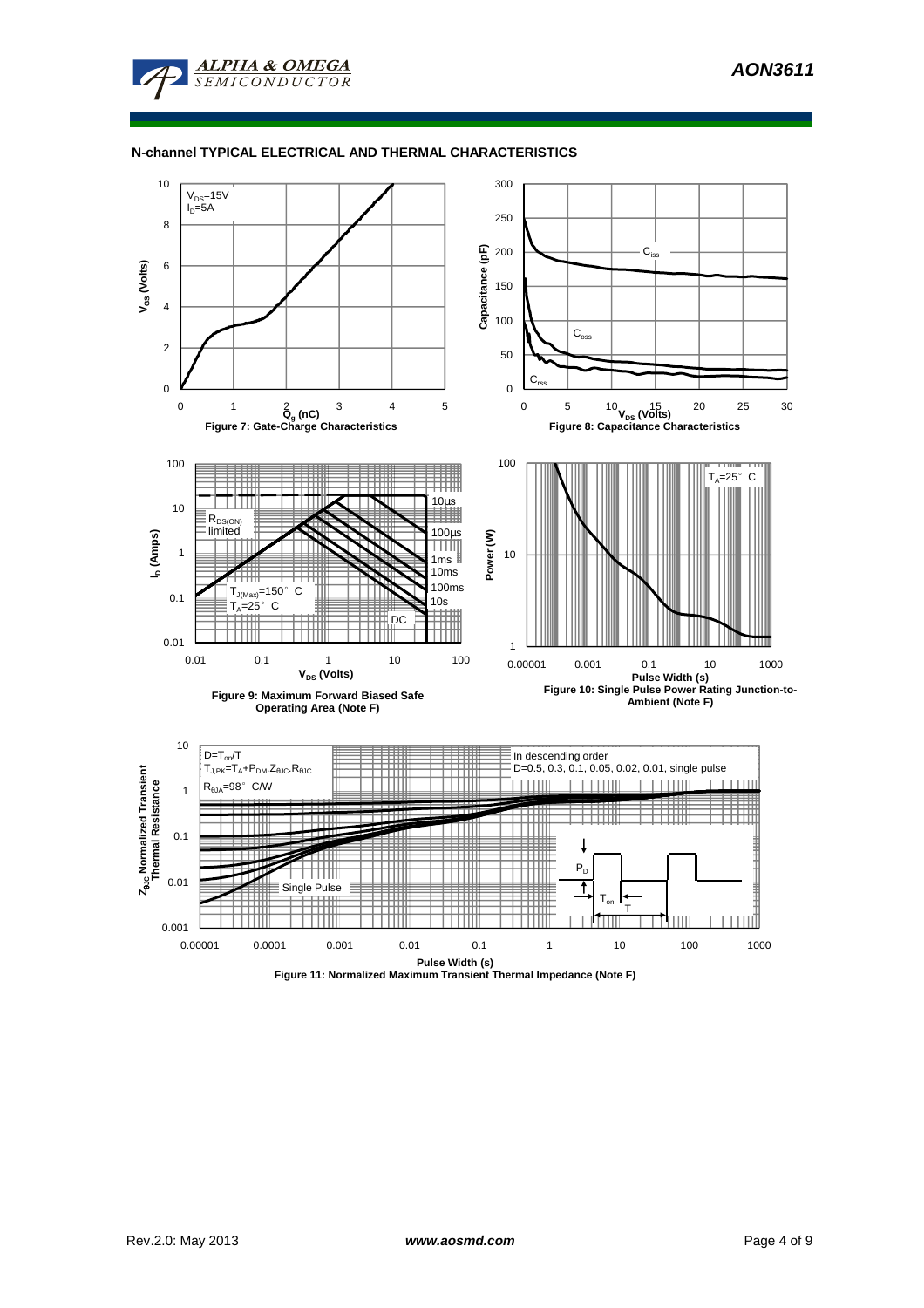

10%

**BV**<sub>DSS</sub>

 $I_{AR}$ 

90%

#### Gate Charge Test Circuit & Waveform





Resistive Switching Test Circuit & Waveforms



Unclamped Inductive Switching (UIS) Test Circuit & Waveforms



## Diode Recovery Test Circuit & Waveforms



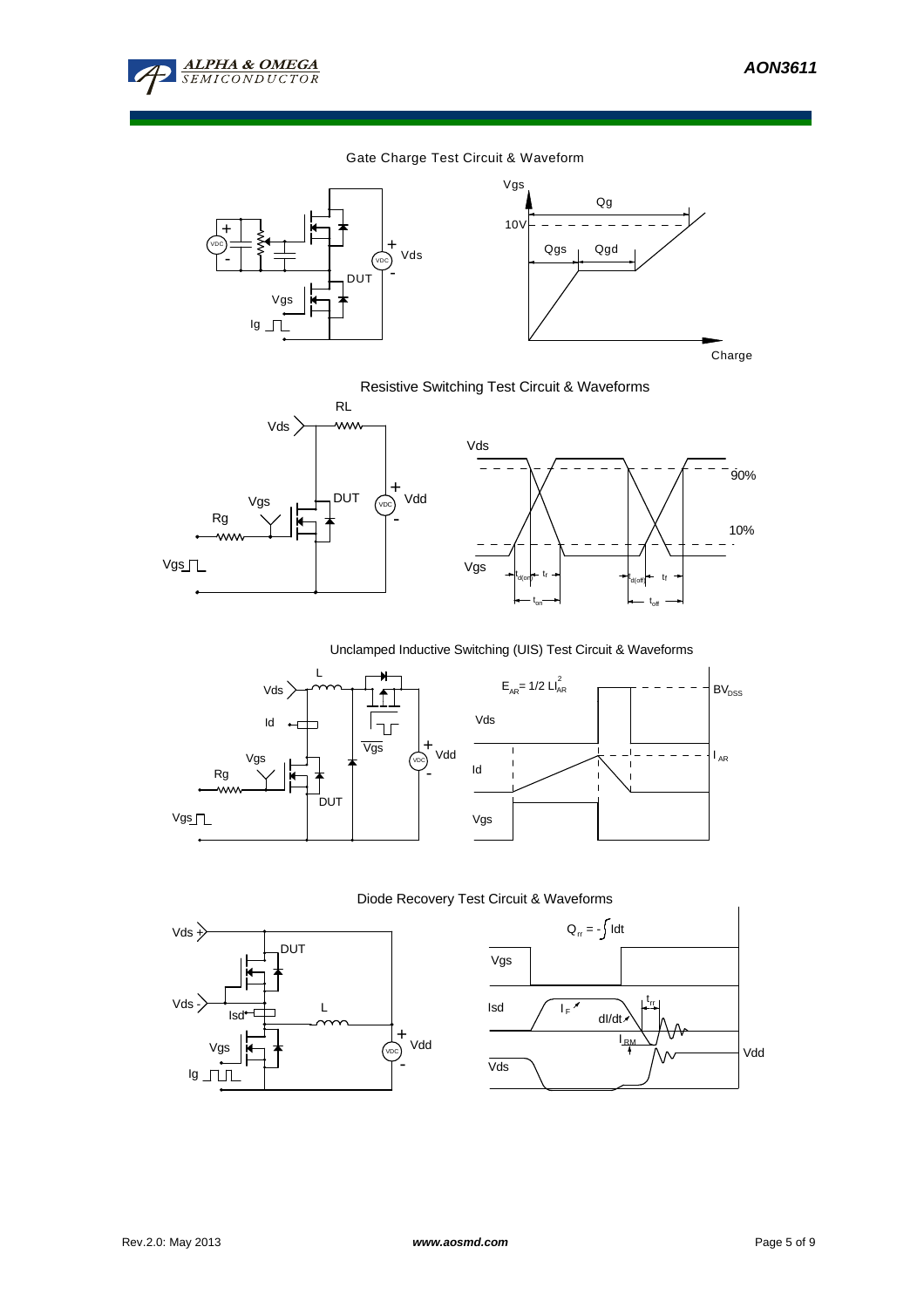

#### **P-channel Electrical Characteristics (TJ=25°C unless otherwise noted)**

| <b>Symbol</b>                | <b>Conditions</b><br><b>Parameter</b>    |                                                                                              |                          | Min    | <b>Typ</b>     | <b>Max</b> | <b>Units</b> |  |
|------------------------------|------------------------------------------|----------------------------------------------------------------------------------------------|--------------------------|--------|----------------|------------|--------------|--|
| <b>STATIC PARAMETERS</b>     |                                          |                                                                                              |                          |        |                |            |              |  |
| $\mathsf{BV}_{\mathsf{DSS}}$ | Drain-Source Breakdown Voltage           | $I_{D} = -250 \mu A$ , $V_{GS} = 0V$                                                         |                          | $-30$  |                |            | V            |  |
| $I_{DSS}$                    | Zero Gate Voltage Drain Current          | $V_{DS}$ =-30V, $V_{GS}$ =0V                                                                 |                          |        |                | $-1$       | μA           |  |
|                              |                                          |                                                                                              | $T_{\parallel} = 55$ °C  |        |                | $-5$       |              |  |
| $I_{\rm GSS}$                | Gate-Body leakage current                | $V_{DS} = 0V$ , $V_{GS} = \pm 20V$                                                           |                          |        |                | ±100       | nA           |  |
| $V_{GS(th)}$                 | Gate Threshold Voltage                   | $V_{DS} = V_{GS}$ , I <sub>D</sub> =-250µA                                                   |                          | $-1.4$ | $-1.9$         | $-2.4$     | V            |  |
| $I_{D(ON)}$                  | On state drain current                   | $V_{GS}$ =-10V, $V_{DS}$ =-5V                                                                |                          | $-30$  |                |            | A            |  |
| $R_{DS(ON)}$                 | <b>Static Drain-Source On-Resistance</b> | $V_{\text{GS}}$ =-10V, $I_{\text{D}}$ =-6A                                                   |                          |        | 30             | 38         | $m\Omega$    |  |
|                              |                                          |                                                                                              | $T_{\parallel} = 125$ °C |        | 45             | 57         |              |  |
|                              |                                          | $V_{GS} = -4.5V$ , $I_{D} = -4A$                                                             |                          |        | 46             | 62         | $m\Omega$    |  |
| $g_{FS}$                     | <b>Forward Transconductance</b>          | $V_{DS}$ =-5V, $I_D$ =-6A                                                                    |                          |        | 13             |            | S            |  |
| $V_{SD}$                     | Diode Forward Voltage                    | $IS=-1A, VGS=0V$                                                                             |                          |        | $-0.76$        | -1         | V            |  |
| ls                           | Maximum Body-Diode Continuous Current    |                                                                                              |                          |        |                | $-2$       | A            |  |
|                              | <b>DYNAMIC PARAMETERS</b>                |                                                                                              |                          |        |                |            |              |  |
| $C_{\text{iss}}$             | <b>Input Capacitance</b>                 | $V_{GS}$ =0V, $V_{DS}$ =-15V, f=1MHz                                                         |                          |        | 520            |            | pF           |  |
| $C_{\rm oss}$                | Output Capacitance                       |                                                                                              |                          |        | 100            |            | рF           |  |
| $C_{\rm rss}$                | Reverse Transfer Capacitance             |                                                                                              |                          |        | 65             |            | рF           |  |
| $R_{g}$                      | Gate resistance                          | $V_{GS}$ =0V, $V_{DS}$ =0V, f=1MHz                                                           |                          |        | 7.5            | 11.5       | Ω            |  |
|                              | <b>SWITCHING PARAMETERS</b>              |                                                                                              |                          |        |                |            |              |  |
| $Q_q(10V)$                   | Total Gate Charge                        | $V_{\text{GS}}$ =-10V, $V_{\text{DS}}$ =-15V, $I_{\text{DS}}$ =-6A                           |                          |        | 9.2            | 20         | nC           |  |
| $Q_g(4.5V)$                  | <b>Total Gate Charge</b>                 |                                                                                              |                          |        | 4.6            | 10         | nC           |  |
| $\mathsf{Q}_{\mathsf{gs}}$   | Gate Source Charge                       |                                                                                              |                          |        | 1.6            |            | nC           |  |
| $Q_{gd}$                     | Gate Drain Charge                        |                                                                                              |                          |        | 2.2            |            | nC           |  |
| $t_{D(on)}$                  | Turn-On DelayTime                        | $V_{GS}$ =-10V, $V_{DS}$ =-15V, R <sub>1</sub> =2.5 $\Omega$ ,<br>$R_{\text{GEN}} = 3\Omega$ |                          |        | 7.5            |            | ns           |  |
| $t_r$                        | Turn-On Rise Time                        |                                                                                              |                          |        | 5.5            |            | ns           |  |
| $t_{D(off)}$                 | Turn-Off DelayTime                       |                                                                                              |                          |        | 19             |            | ns           |  |
| $t_f$                        | Turn-Off Fall Time                       |                                                                                              |                          |        | $\overline{7}$ |            | ns           |  |
| $\mathfrak{t}_{\text{rr}}$   | Body Diode Reverse Recovery Time         | $I_F = -6A$ , dl/dt=100A/ $\mu$ s                                                            |                          |        | 11             |            | ns           |  |
| $Q_{rr}$                     | Body Diode Reverse Recovery Charge       | $I_F$ =-6A, dl/dt=100A/us                                                                    |                          |        | 5.3            |            | nC           |  |

A. The value of R<sub>qJA</sub> is measured with the device mounted on 1in<sup>2</sup> FR-4 board with 2oz. Copper, in a still air environment with T<sub>A</sub> =25°C. The

value in any given application depends on the user's specific board design.<br>B. The power dissipation P<sub>D</sub> is based on T<sub>J(MAX)</sub>=150°C, using ≤ 10s junction-to-ambient thermal resistance.

C. Repetitive rating, pulse width limited by junction temperature  $T_{J(MAX)}$ =150°C. Ratings are based on low frequency and duty cycles to keep initialT $_{1}$ =25°C.

D. The  $R_{qJA}$  is the sum of the thermal impedance from junction to lead  $R_{qJL}$  and lead to ambient.

E. The static characteristics in Figures 1 to 6 are obtained using <300ms pulses, duty cycle 0.5% max.<br>F. These curves are based on the junction-to-ambient thermal impedance which is measured with the device mounted on 1in 2oz. Copper, assuming a maximum junction temperature of  $T_{J(MAX)}$ =150°C. The SOA curve provides a single pulse rating.

G. The maximum current rating is package limited.

COMPONENTS IN LIFE SUPPORT DEVICES OR SYSTEMS ARE NOT AUTHORIZED. AOS DOES NOT ASSUME ANY LIABILITY ARISING OUT OF SUCH APPLICATIONS OR USES OF ITS PRODUCTS. AOS RESERVES THE RIGHT TO IMPROVE PRODUCT DESIGN, FUNCTIONS AND RELIABILITY WITHOUT NOTICE.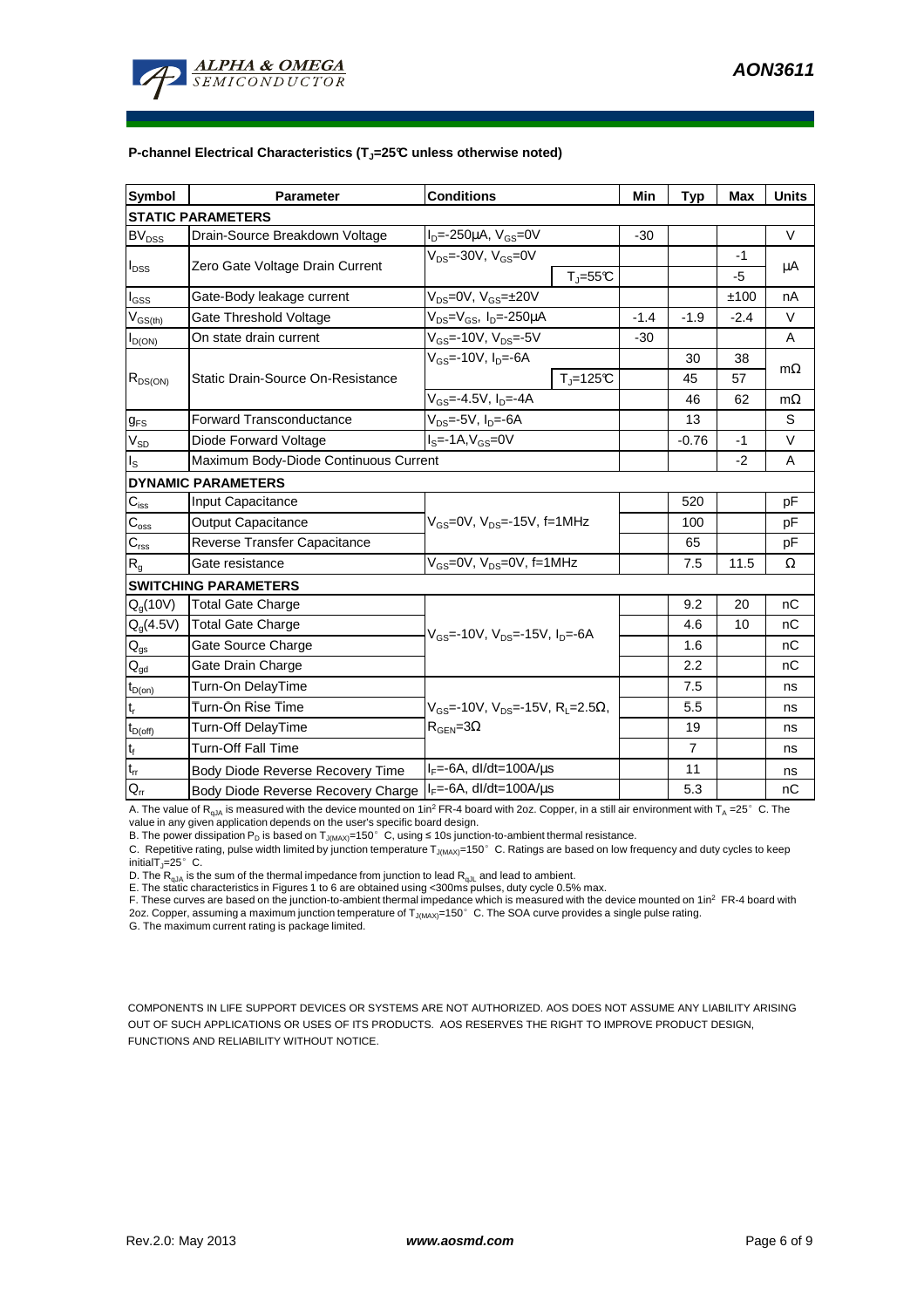#### **P-channel TYPICAL ELECTRICAL AND THERMAL CHARACTERISTICS**

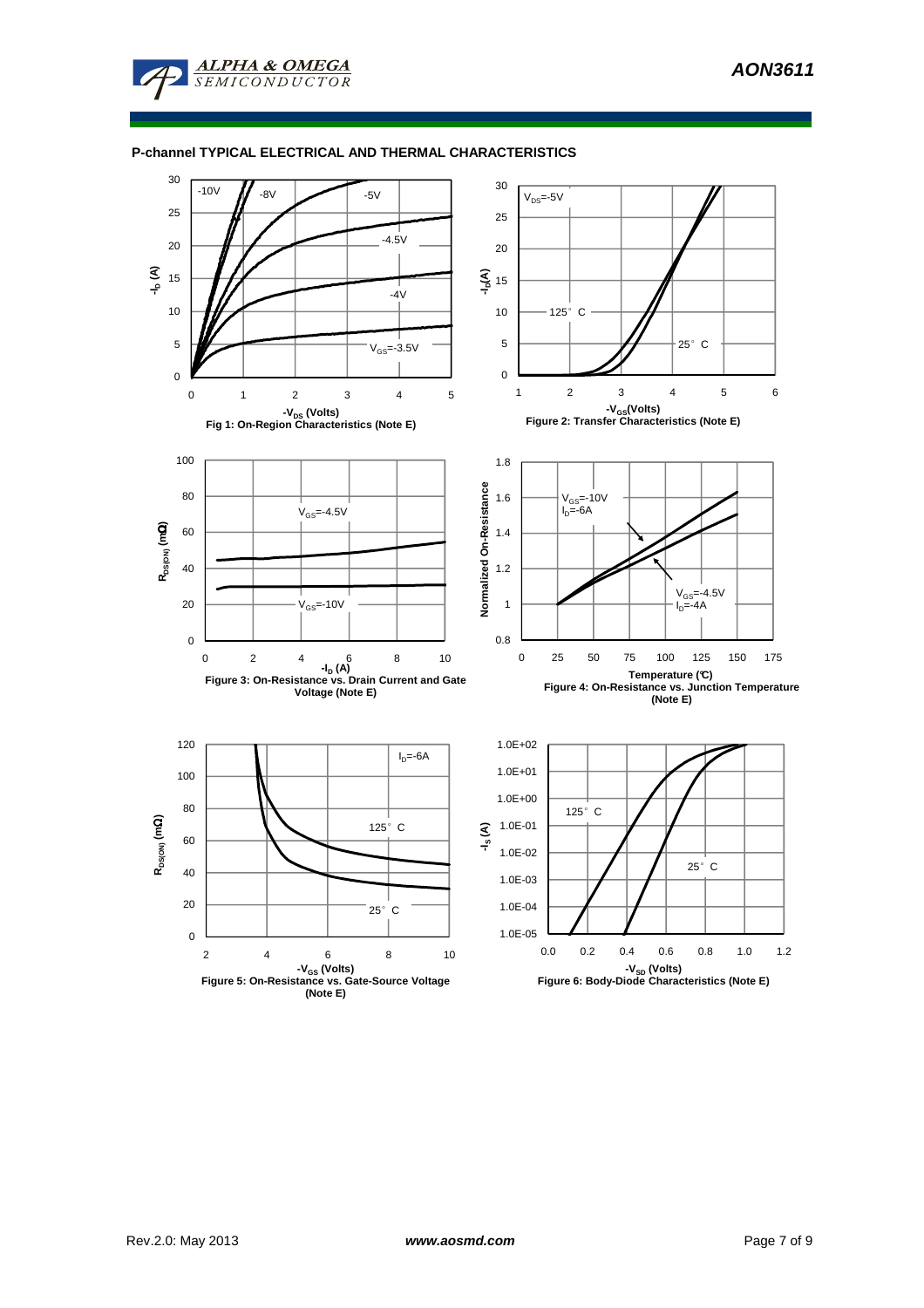